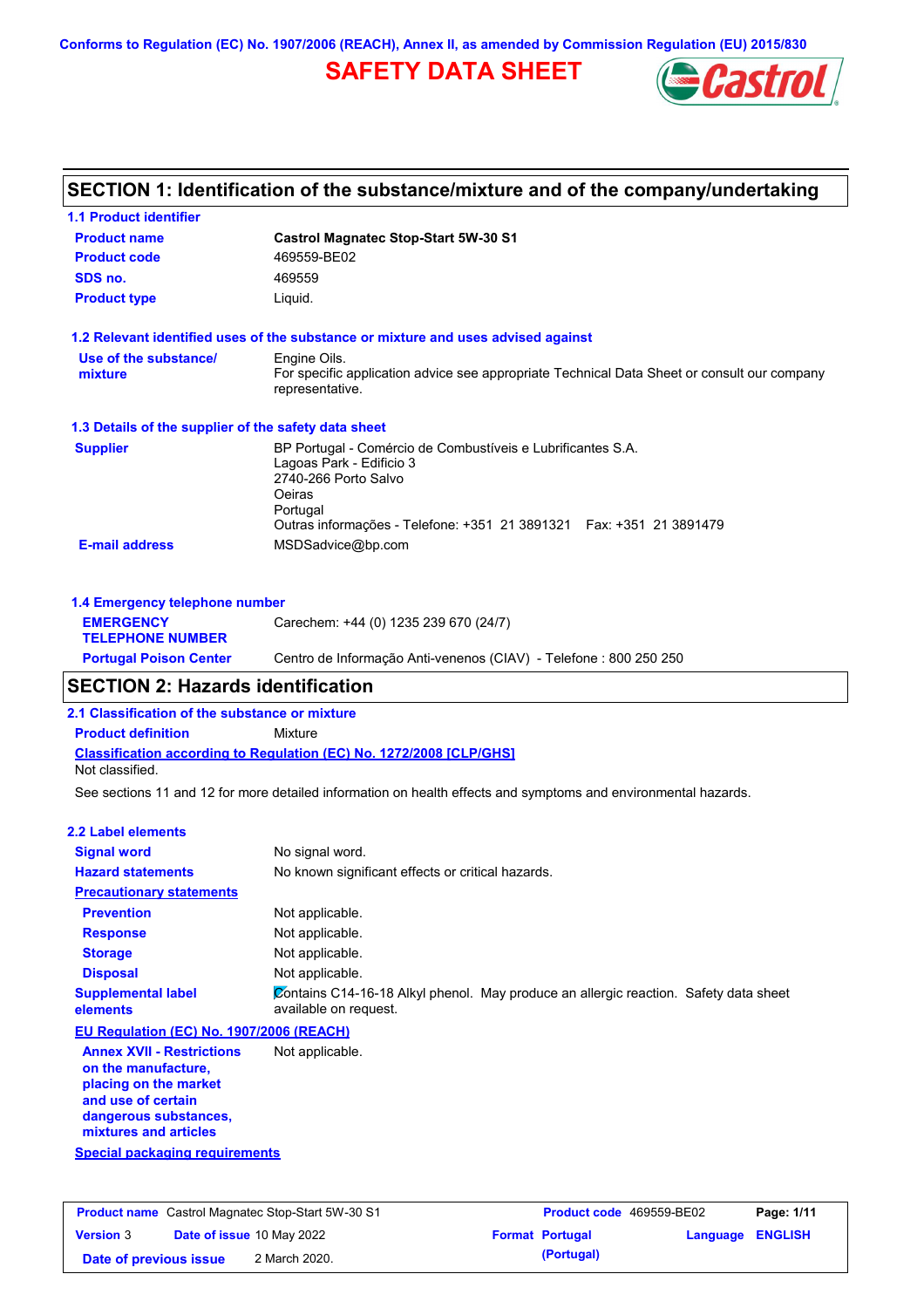# **SECTION 2: Hazards identification**

| <b>Containers to be fitted</b><br>with child-resistant<br>fastenings                                              | Not applicable.                                                                                                                                                                                                          |
|-------------------------------------------------------------------------------------------------------------------|--------------------------------------------------------------------------------------------------------------------------------------------------------------------------------------------------------------------------|
| <b>Tactile warning of danger</b>                                                                                  | Not applicable.                                                                                                                                                                                                          |
| 2.3 Other hazards                                                                                                 |                                                                                                                                                                                                                          |
| <b>Results of PBT and vPvB</b><br>assessment                                                                      | Product does not meet the criteria for PBT or vPvB according to Regulation (EC) No. 1907/2006,<br>Annex XIII.                                                                                                            |
| <b>Product meets the criteria</b><br>for PBT or vPvB according<br>to Regulation (EC) No.<br>1907/2006, Annex XIII | This mixture does not contain any substances that are assessed to be a PBT or a vPvB.                                                                                                                                    |
| Other hazards which do<br>not result in classification                                                            | Defatting to the skin.<br>USED ENGINE OILS<br>Used engine oil may contain hazardous components which have the potential to cause skin<br>cancer.<br>See Toxicological Information, section 11 of this Safety Data Sheet. |

# **SECTION 3: Composition/information on ingredients**

| <b>3.2 Mixtures</b> |  |
|---------------------|--|
|---------------------|--|

| <b>Product definition</b>                                                              | Mixture                                                                                                    |               |                                               |             |
|----------------------------------------------------------------------------------------|------------------------------------------------------------------------------------------------------------|---------------|-----------------------------------------------|-------------|
| Mighly refined base oil (IP 346 DMSO extract < 3%). Proprietary performance additives. |                                                                                                            |               |                                               |             |
| <b>Product/ingredient</b><br>name                                                      | <b>Identifiers</b>                                                                                         | $\frac{9}{6}$ | <b>Regulation (EC) No.</b><br>1272/2008 [CLP] | <b>Type</b> |
| Lubricating oils (petroleum), C20-50,<br>hydrotreated neutral oil-based                | REACH #: 01-2119474889-13 $\geq$ 25 - $\leq$ 50<br>EC: 276-738-4<br>CAS: 72623-87-1<br>Index: 649-483-00-5 |               | Not classified.                               | [2]         |
| Lubricating oils (petroleum), C20-50,<br>hydrotreated neutral oil-based                | REACH #: 01-2119474889-13 ≥25 - ≤50<br>EC: 276-738-4<br>CAS: 72623-87-1<br>Index: 649-483-00-5             |               | Asp. Tox. 1, H304                             | [1] [2]     |
| Lubricating oils (petroleum), C24-50,<br>solvent-extd., dewaxed, hydrogenated          | REACH #: 01-2119489969-06<br>EC: 309-877-7<br>CAS: 101316-72-7<br>Index: 649-530-00-X                      | ו≥ ≤          | Not classified.                               | [2]         |
| Distillates (petroleum), solvent-<br>dewaxed heavy paraffinic                          | REACH #: 01-2119471299-27<br>EC: 265-169-7<br>CAS: 64742-65-0<br>Index: 649-474-00-6                       | ≤3            | Not classified.                               | $[2]$       |
| Distillates (petroleum), hydrotreated<br>heavy paraffinic                              | REACH #: 01-2119484627-25<br>EC: 265-157-1<br>CAS: 64742-54-7<br>Index: 649-467-00-8                       | -≤3           | Not classified.                               | $[2]$       |
| C14-16-18 Alkyl phenol                                                                 | REACH #: 01-2119498288-19                                                                                  | ≤0.3          | Skin Sens. 1B, H317<br>STOT RE 2, H373        | $[1]$       |

#### **See Section 16 for the full text of the H statements declared above.**

**Type** 

[1] Substance classified with a health or environmental hazard

[2] Substance with a workplace exposure limit

[3] Substance meets the criteria for PBT according to Regulation (EC) No. 1907/2006, Annex XIII

[4] Substance meets the criteria for vPvB according to Regulation (EC) No. 1907/2006, Annex XIII

[5] Substance of equivalent concern

[6] Additional disclosure due to company policy

Occupational exposure limits, if available, are listed in Section 8.

| <b>Product name</b> Castrol Magnatec Stop-Start 5W-30 S1 |  |                                  | <b>Product code</b> 469559-BE02 | Page: 2/11             |                         |  |
|----------------------------------------------------------|--|----------------------------------|---------------------------------|------------------------|-------------------------|--|
| <b>Version 3</b>                                         |  | <b>Date of issue 10 May 2022</b> |                                 | <b>Format Portugal</b> | <b>Language ENGLISH</b> |  |
| Date of previous issue                                   |  | 2 March 2020.                    |                                 | (Portugal)             |                         |  |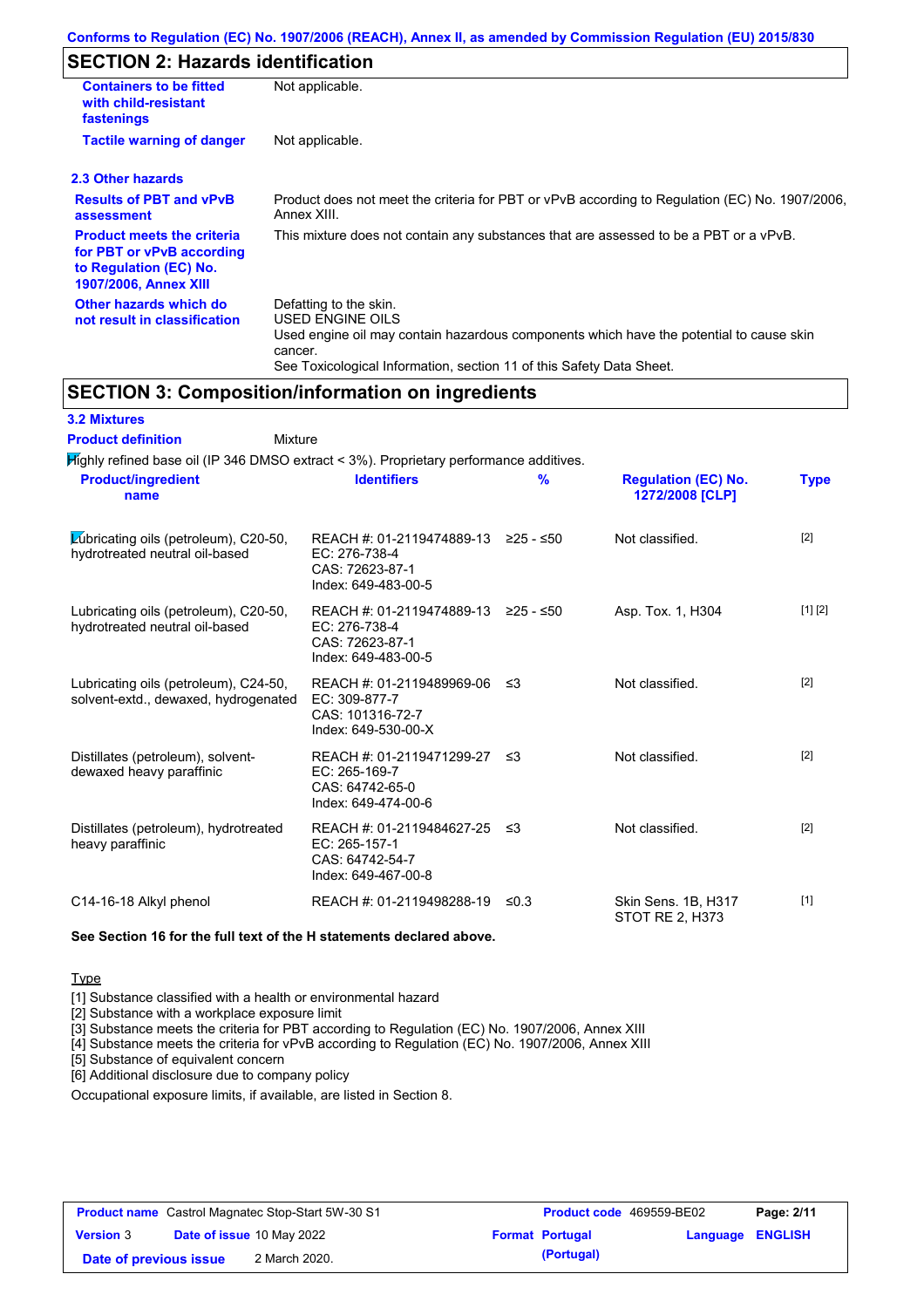## **SECTION 4: First aid measures**

| 4.1 Description of first aid measures |                                                                                                                                                                                                                                                                         |
|---------------------------------------|-------------------------------------------------------------------------------------------------------------------------------------------------------------------------------------------------------------------------------------------------------------------------|
| <b>Eye contact</b>                    | In case of contact, immediately flush eyes with plenty of water for at least 15 minutes. Eyelids<br>should be held away from the eyeball to ensure thorough rinsing. Check for and remove any<br>contact lenses. Get medical attention.                                 |
| <b>Skin contact</b>                   | Wash skin thoroughly with soap and water or use recognised skin cleanser. Remove<br>contaminated clothing and shoes. Wash clothing before reuse. Clean shoes thoroughly before<br>reuse. Get medical attention if irritation develops.                                  |
| <b>Inhalation</b>                     | $\mathbf{\mathscr{F}}$ inhaled, remove to fresh air. In case of inhalation of decomposition products in a fire,<br>symptoms may be delayed. The exposed person may need to be kept under medical<br>surveillance for 48 hours. Get medical attention if symptoms occur. |
| <b>Ingestion</b>                      | Do not induce vomiting unless directed to do so by medical personnel. Get medical attention if<br>symptoms occur.                                                                                                                                                       |
| <b>Protection of first-aiders</b>     | No action shall be taken involving any personal risk or without suitable training.                                                                                                                                                                                      |

### **4.2 Most important symptoms and effects, both acute and delayed**

See Section 11 for more detailed information on health effects and symptoms.

| <b>Potential acute health effects</b> |                                                                                                                            |
|---------------------------------------|----------------------------------------------------------------------------------------------------------------------------|
| <b>Inhalation</b>                     | <b>Exposure to decomposition products may cause a health hazard. Serious effects may be</b><br>delayed following exposure. |
| <b>Ingestion</b>                      | No known significant effects or critical hazards.                                                                          |
| <b>Skin contact</b>                   | Defatting to the skin. May cause skin dryness and irritation.                                                              |
| Eye contact                           | No known significant effects or critical hazards.                                                                          |
|                                       | Delayed and immediate effects as well as chronic effects from short and long-term exposure                                 |
| <b>Inhalation</b>                     | Overexposure to the inhalation of airborne droplets or aerosols may cause irritation of the<br>respiratory tract.          |
| <b>Ingestion</b>                      | Ingestion of large quantities may cause nausea and diarrhoea.                                                              |
| <b>Skin contact</b>                   | Prolonged or repeated contact can defat the skin and lead to irritation and/or dermatitis.                                 |
| Eye contact                           | Potential risk of transient stinging or redness if accidental eye contact occurs.                                          |

#### **4.3 Indication of any immediate medical attention and special treatment needed**

Notes to physician **Treatment should in general be symptomatic and directed to relieving any effects.** In case of inhalation of decomposition products in a fire, symptoms may be delayed. The exposed person may need to be kept under medical surveillance for 48 hours.

# **SECTION 5: Firefighting measures**

| 5.1 Extinguishing media                                   |                                                                                                                                                                                                                                                                                                                                                                   |
|-----------------------------------------------------------|-------------------------------------------------------------------------------------------------------------------------------------------------------------------------------------------------------------------------------------------------------------------------------------------------------------------------------------------------------------------|
| <b>Suitable extinguishing</b><br>media                    | In case of fire, use foam, dry chemical or carbon dioxide extinguisher or spray.                                                                                                                                                                                                                                                                                  |
| <b>Unsuitable extinguishing</b><br>media                  | Do not use water jet. The use of a water jet may cause the fire to spread by splashing the<br>burning product.                                                                                                                                                                                                                                                    |
| 5.2 Special hazards arising from the substance or mixture |                                                                                                                                                                                                                                                                                                                                                                   |
| <b>Hazards from the</b><br>substance or mixture           | In a fire or if heated, a pressure increase will occur and the container may burst.                                                                                                                                                                                                                                                                               |
| <b>Hazardous combustion</b><br>products                   | Combustion products may include the following:<br>carbon oxides (CO, CO <sub>2</sub> ) (carbon monoxide, carbon dioxide)<br>metal oxide/oxides<br>nitrogen oxides ( $NO$ , $NO2$ etc.)                                                                                                                                                                            |
| 5.3 Advice for firefighters                               |                                                                                                                                                                                                                                                                                                                                                                   |
| <b>Special precautions for</b><br>fire-fighters           | No action shall be taken involving any personal risk or without suitable training. Promptly<br>isolate the scene by removing all persons from the vicinity of the incident if there is a fire.                                                                                                                                                                    |
| <b>Special protective</b><br>equipment for fire-fighters  | Fire-fighters should wear appropriate protective equipment and self-contained breathing<br>apparatus (SCBA) with a full face-piece operated in positive pressure mode. Clothing for fire-<br>fighters (including helmets, protective boots and gloves) conforming to European standard EN<br>469 will provide a basic level of protection for chemical incidents. |

| <b>Product name</b> Castrol Magnatec Stop-Start 5W-30 S1 |  |                                  | <b>Product code</b> 469559-BE02 | Page: 3/11             |                  |  |
|----------------------------------------------------------|--|----------------------------------|---------------------------------|------------------------|------------------|--|
| <b>Version 3</b>                                         |  | <b>Date of issue 10 May 2022</b> |                                 | <b>Format Portugal</b> | Language ENGLISH |  |
| Date of previous issue                                   |  | 2 March 2020.                    |                                 | (Portugal)             |                  |  |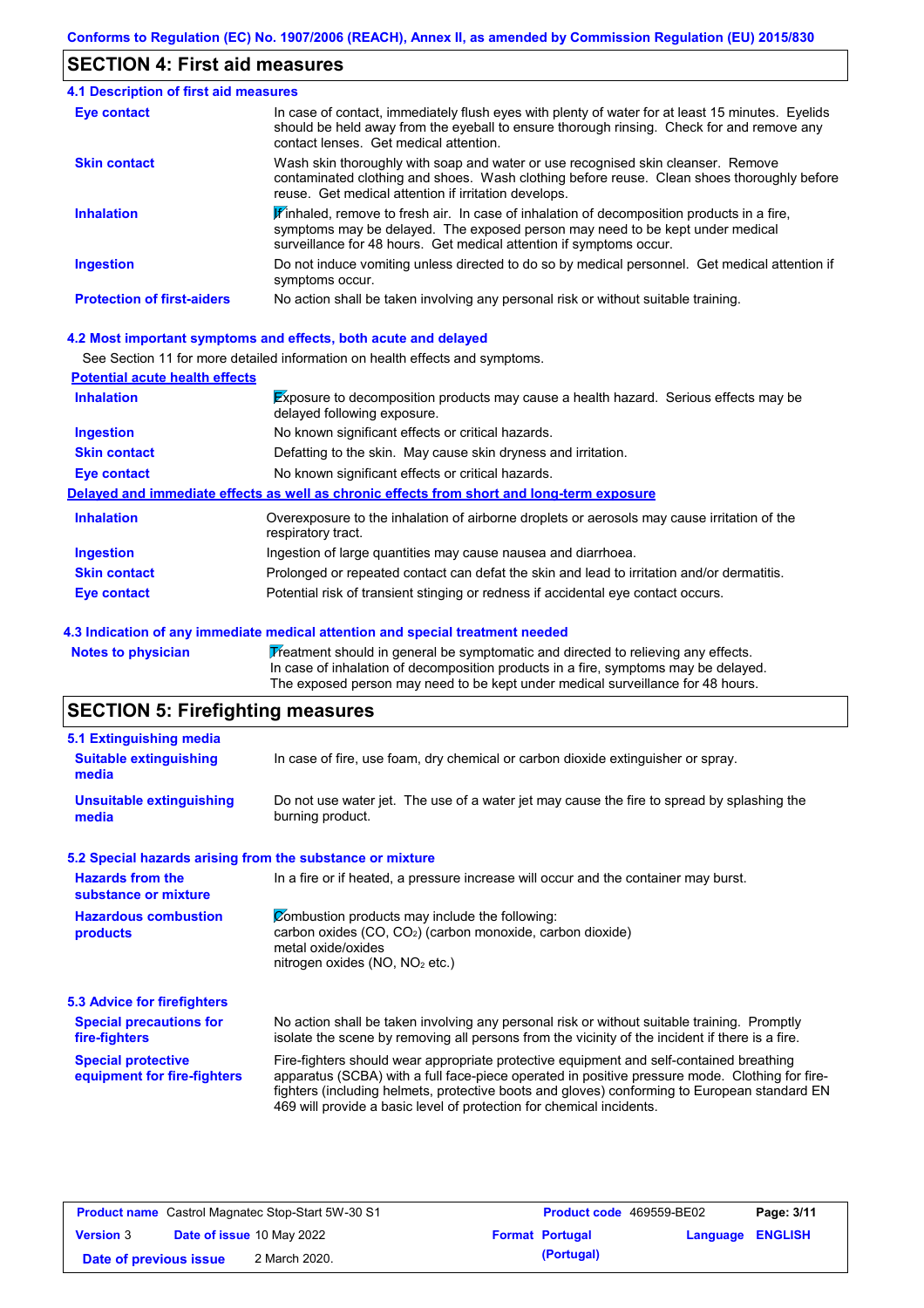# **SECTION 6: Accidental release measures**

|                                                          | 6.1 Personal precautions, protective equipment and emergency procedures                                                                                                                                                                                                                                                                                                                        |
|----------------------------------------------------------|------------------------------------------------------------------------------------------------------------------------------------------------------------------------------------------------------------------------------------------------------------------------------------------------------------------------------------------------------------------------------------------------|
| For non-emergency<br>personnel                           | No action shall be taken involving any personal risk or without suitable training. Evacuate<br>surrounding areas. Keep unnecessary and unprotected personnel from entering. Do not touch<br>or walk through spilt material. Floors may be slippery; use care to avoid falling. Put on<br>appropriate personal protective equipment.                                                            |
| For emergency responders                                 | If specialised clothing is required to deal with the spillage, take note of any information in<br>Section 8 on suitable and unsuitable materials. See also the information in "For non-<br>emergency personnel".                                                                                                                                                                               |
| <b>6.2 Environmental</b><br>precautions                  | Avoid dispersal of spilt material and runoff and contact with soil, waterways, drains and sewers.<br>Inform the relevant authorities if the product has caused environmental pollution (sewers,<br>waterways, soil or air).                                                                                                                                                                    |
| 6.3 Methods and material for containment and cleaning up |                                                                                                                                                                                                                                                                                                                                                                                                |
| <b>Small spill</b>                                       | Stop leak if without risk. Move containers from spill area. Absorb with an inert material and<br>place in an appropriate waste disposal container. Dispose of via a licensed waste disposal<br>contractor.                                                                                                                                                                                     |
| <b>Large spill</b>                                       | Stop leak if without risk. Move containers from spill area. Prevent entry into sewers, water<br>courses, basements or confined areas. Contain and collect spillage with non-combustible,<br>absorbent material e.g. sand, earth, vermiculite or diatomaceous earth and place in container<br>for disposal according to local regulations. Dispose of via a licensed waste disposal contractor. |
| 6.4 Reference to other<br><b>sections</b>                | See Section 1 for emergency contact information.<br>See Section 5 for firefighting measures.<br>See Section 8 for information on appropriate personal protective equipment.<br>See Section 12 for environmental precautions.<br>See Section 13 for additional waste treatment information.                                                                                                     |

# **SECTION 7: Handling and storage**

| 7.1 Precautions for safe handling                                                    |                                                                                                                                                                                                                                                                                                                                                                                                                                                                                          |
|--------------------------------------------------------------------------------------|------------------------------------------------------------------------------------------------------------------------------------------------------------------------------------------------------------------------------------------------------------------------------------------------------------------------------------------------------------------------------------------------------------------------------------------------------------------------------------------|
| <b>Protective measures</b>                                                           | Put on appropriate personal protective equipment.                                                                                                                                                                                                                                                                                                                                                                                                                                        |
| <b>Advice on general</b><br>occupational hygiene                                     | Eating, drinking and smoking should be prohibited in areas where this material is handled,<br>stored and processed. Wash thoroughly after handling. Remove contaminated clothing and<br>protective equipment before entering eating areas. See also Section 8 for additional<br>information on hygiene measures.                                                                                                                                                                         |
| <b>7.2 Conditions for safe</b><br>storage, including any<br><i>incompatibilities</i> | Store in accordance with local regulations. Store in a dry, cool and well-ventilated area, away<br>from incompatible materials (see Section 10). Keep away from heat and direct sunlight. Keep<br>container tightly closed and sealed until ready for use. Containers that have been opened must<br>be carefully resealed and kept upright to prevent leakage. Store and use only in equipment/<br>containers designed for use with this product. Do not store in unlabelled containers. |
| <b>Not suitable</b>                                                                  | Prolonged exposure to elevated temperature.                                                                                                                                                                                                                                                                                                                                                                                                                                              |
| 7.3 Specific end use(s)                                                              |                                                                                                                                                                                                                                                                                                                                                                                                                                                                                          |
| <b>Recommendations</b>                                                               | See section 1.2 and Exposure scenarios in annex, if applicable.                                                                                                                                                                                                                                                                                                                                                                                                                          |

### **8.1 Control parameters**

| <b>Occupational exposure limits</b>                                           |                                                                                    |  |  |  |  |
|-------------------------------------------------------------------------------|------------------------------------------------------------------------------------|--|--|--|--|
| <b>Product/ingredient name</b>                                                | <b>Exposure limit values</b>                                                       |  |  |  |  |
| Lubricating oils (petroleum), C20-50, hydrotreated<br>neutral oil-based       | Portuguese Institute of Quality (Portugal).                                        |  |  |  |  |
|                                                                               | TWA: 5 mg/m <sup>3</sup> 8 hours. Issued/Revised: 10/2003 Form: Inhalable fraction |  |  |  |  |
| Lubricating oils (petroleum), C20-50, hydrotreated<br>neutral oil-based       | Portuguese Institute of Quality (Portugal).                                        |  |  |  |  |
|                                                                               | TWA: 5 mg/m <sup>3</sup> 8 hours. Issued/Revised: 10/2003 Form: Inhalable fraction |  |  |  |  |
| Lubricating oils (petroleum), C24-50, solvent-extd.,<br>dewaxed, hydrogenated | Portuguese Institute of Quality (Portugal).                                        |  |  |  |  |
|                                                                               | TWA: 5 mg/m <sup>3</sup> 8 hours. Issued/Revised: 10/2003 Form: Inhalable fraction |  |  |  |  |
| Distillates (petroleum), solvent-dewaxed heavy<br>paraffinic                  | Portuguese Institute of Quality (Portugal).                                        |  |  |  |  |
|                                                                               | TWA: 5 mg/m <sup>3</sup> 8 hours. Issued/Revised: 10/2003 Form: Inhalable fraction |  |  |  |  |
| <b>Product name</b> Castrol Magnatec Stop-Start 5W-30 S1                      | Page: 4/11<br>Product code 469559-BE02                                             |  |  |  |  |
| <b>Version 3</b><br>Date of issue 10 May 2022                                 | <b>ENGLISH</b><br><b>Format Portugal</b><br>Language                               |  |  |  |  |
| 2 March 2020.<br>Date of previous issue                                       | (Portugal)                                                                         |  |  |  |  |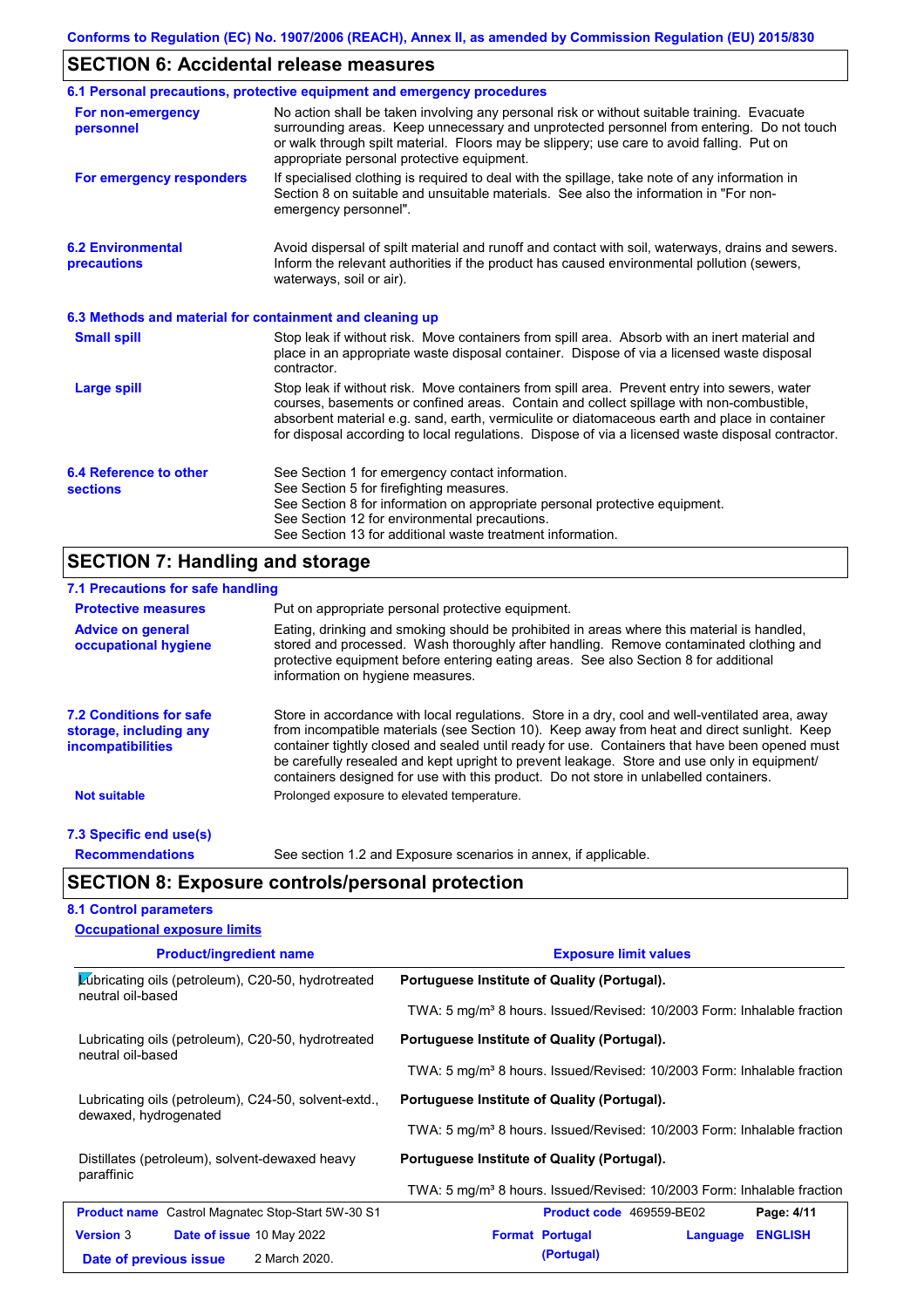### **SECTION 8: Exposure controls/personal protection**

Distillates (petroleum), hydrotreated heavy paraffinic **Portuguese Institute of Quality (Portugal).**

TWA: 5 mg/m<sup>3</sup> 8 hours. Issued/Revised: 10/2003 Form: Inhalable fraction

Whilst specific OELs for certain components may be shown in this section, other components may be present in any mist, vapour or dust produced. Therefore, the specific OELs may not be applicable to the product as a whole and are provided for guidance only.

### **Recommended monitoring procedures**

If this product contains ingredients with exposure limits, personal, workplace atmosphere or biological monitoring may be required to determine the effectiveness of the ventilation or other control measures and/or the necessity to use respiratory protective equipment. Reference should be made to monitoring standards, such as the following: European Standard EN 689 (Workplace atmospheres - Guidance for the assessment of exposure by inhalation to chemical agents for comparison with limit values and measurement strategy) European Standard EN 14042 (Workplace atmospheres - Guide for the application and use of procedures for the assessment of exposure to chemical and biological agents) European Standard EN 482 (Workplace atmospheres - General requirements for the performance of procedures for the measurement of chemical agents) Reference to national guidance documents for methods for the determination of hazardous substances will also be required.

### **Derived No Effect Level**

No DNELs/DMELs available.

#### **Predicted No Effect Concentration**

No PNECs available

| <b>8.2 Exposure controls</b>                             |                                                           |                                                                                                                                                                                                                                                                                                                                                                                                                                                                                                                                                                                                                                                                                                                                                                                                                                                                                                                                                      |                  |  |
|----------------------------------------------------------|-----------------------------------------------------------|------------------------------------------------------------------------------------------------------------------------------------------------------------------------------------------------------------------------------------------------------------------------------------------------------------------------------------------------------------------------------------------------------------------------------------------------------------------------------------------------------------------------------------------------------------------------------------------------------------------------------------------------------------------------------------------------------------------------------------------------------------------------------------------------------------------------------------------------------------------------------------------------------------------------------------------------------|------------------|--|
| <b>Appropriate engineering</b><br>controls               | kept in good condition and properly maintained.           | Provide exhaust ventilation or other engineering controls to keep the relevant airborne<br>concentrations below their respective occupational exposure limits.<br>All activities involving chemicals should be assessed for their risks to health, to ensure<br>exposures are adequately controlled. Personal protective equipment should only be considered<br>after other forms of control measures (e.g. engineering controls) have been suitably evaluated.<br>Personal protective equipment should conform to appropriate standards, be suitable for use, be<br>Your supplier of personal protective equipment should be consulted for advice on selection and<br>appropriate standards. For further information contact your national organisation for standards.<br>The final choice of protective equipment will depend upon a risk assessment. It is important to<br>ensure that all items of personal protective equipment are compatible. |                  |  |
| <b>Individual protection measures</b>                    |                                                           |                                                                                                                                                                                                                                                                                                                                                                                                                                                                                                                                                                                                                                                                                                                                                                                                                                                                                                                                                      |                  |  |
| <b>Hygiene measures</b>                                  |                                                           | Wash hands, forearms and face thoroughly after handling chemical products, before eating,<br>smoking and using the lavatory and at the end of the working period. Ensure that eyewash<br>stations and safety showers are close to the workstation location.                                                                                                                                                                                                                                                                                                                                                                                                                                                                                                                                                                                                                                                                                          |                  |  |
| <b>Respiratory protection</b>                            | of the working conditions.                                | In case of insufficient ventilation, wear suitable respiratory equipment.<br>The correct choice of respiratory protection depends upon the chemicals being handled, the<br>conditions of work and use, and the condition of the respiratory equipment. Safety procedures<br>should be developed for each intended application. Respiratory protection equipment should<br>therefore be chosen in consultation with the supplier/manufacturer and with a full assessment                                                                                                                                                                                                                                                                                                                                                                                                                                                                              |                  |  |
| <b>Eye/face protection</b>                               | Safety glasses with side shields.                         |                                                                                                                                                                                                                                                                                                                                                                                                                                                                                                                                                                                                                                                                                                                                                                                                                                                                                                                                                      |                  |  |
| <b>Skin protection</b>                                   |                                                           |                                                                                                                                                                                                                                                                                                                                                                                                                                                                                                                                                                                                                                                                                                                                                                                                                                                                                                                                                      |                  |  |
| <b>Hand protection</b>                                   | <b>General Information:</b>                               |                                                                                                                                                                                                                                                                                                                                                                                                                                                                                                                                                                                                                                                                                                                                                                                                                                                                                                                                                      |                  |  |
|                                                          |                                                           | Because specific work environments and material handling practices vary, safety procedures<br>should be developed for each intended application. The correct choice of protective gloves<br>depends upon the chemicals being handled, and the conditions of work and use. Most gloves<br>provide protection for only a limited time before they must be discarded and replaced (even the<br>best chemically resistant gloves will break down after repeated chemical exposures).                                                                                                                                                                                                                                                                                                                                                                                                                                                                     |                  |  |
|                                                          | a full assessment of the working conditions.              | Gloves should be chosen in consultation with the supplier / manufacturer and taking account of                                                                                                                                                                                                                                                                                                                                                                                                                                                                                                                                                                                                                                                                                                                                                                                                                                                       |                  |  |
|                                                          | Recommended: Nitrile gloves.<br><b>Breakthrough time:</b> |                                                                                                                                                                                                                                                                                                                                                                                                                                                                                                                                                                                                                                                                                                                                                                                                                                                                                                                                                      |                  |  |
|                                                          |                                                           | Breakthrough time data are generated by glove manufacturers under laboratory test conditions<br>and represent how long a glove can be expected to provide effective permeation resistance. It<br>is important when following breakthrough time recommendations that actual workplace<br>conditions are taken into account. Always consult with your glove supplier for up-to-date<br>technical information on breakthrough times for the recommended glove type.<br>Our recommendations on the selection of gloves are as follows:                                                                                                                                                                                                                                                                                                                                                                                                                   |                  |  |
| <b>Product name</b> Castrol Magnatec Stop-Start 5W-30 S1 |                                                           | Product code 469559-BE02                                                                                                                                                                                                                                                                                                                                                                                                                                                                                                                                                                                                                                                                                                                                                                                                                                                                                                                             | Page: 5/11       |  |
| <b>Version 3</b><br>Date of issue 10 May 2022            |                                                           | <b>Format Portugal</b>                                                                                                                                                                                                                                                                                                                                                                                                                                                                                                                                                                                                                                                                                                                                                                                                                                                                                                                               | Language ENGLISH |  |

**Date of previous issue (Portugal)** 2 March 2020.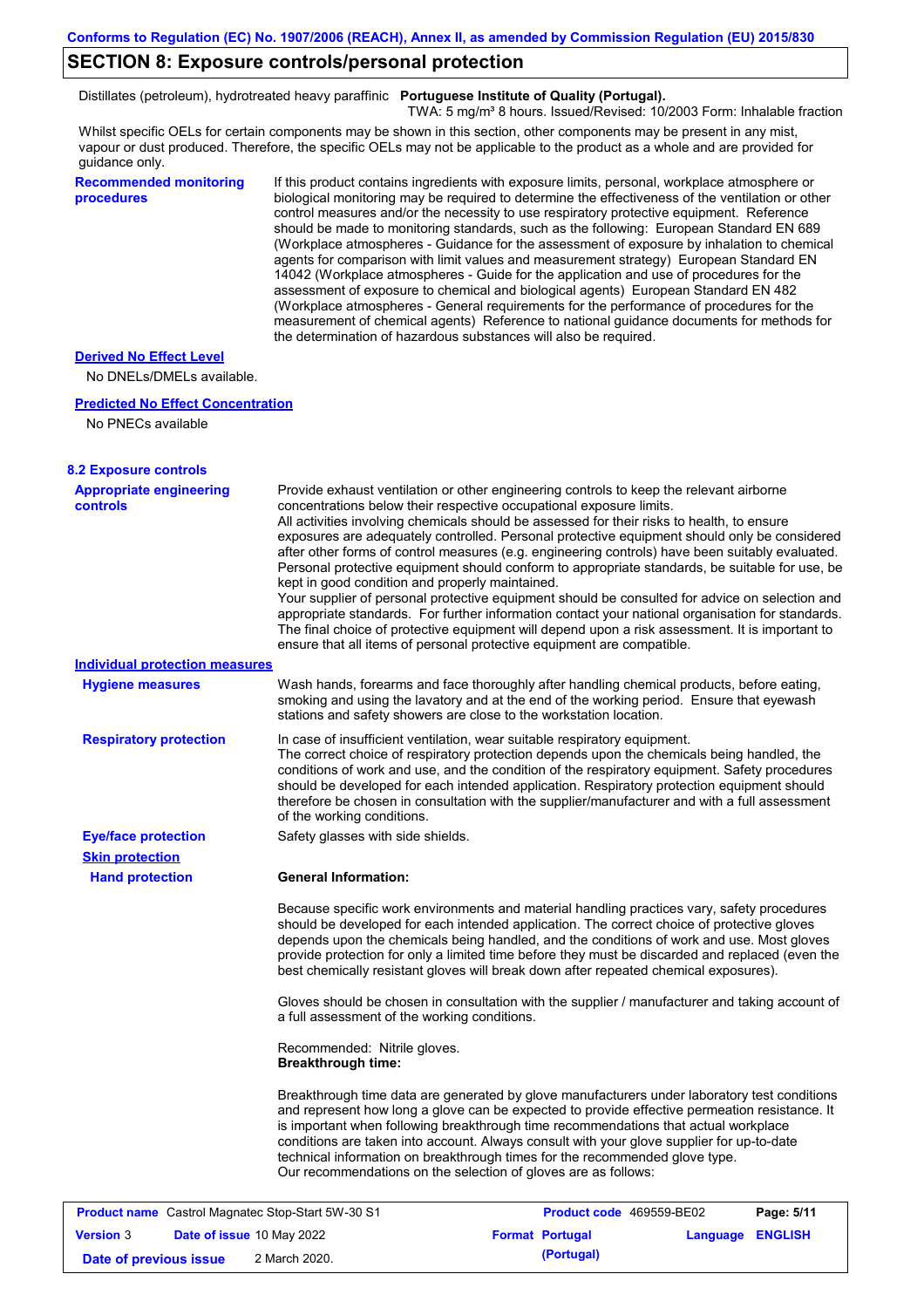# **SECTION 8: Exposure controls/personal protection**

Continuous contact:

|                                                  | Gloves with a minimum breakthrough time of 240 minutes, or >480 minutes if suitable gloves<br>can be obtained.<br>If suitable gloves are not available to offer that level of protection, gloves with shorter<br>breakthrough times may be acceptable as long as appropriate glove maintenance and<br>replacement regimes are determined and adhered to.                                                                                                                                                                                                                                                                                                                              |
|--------------------------------------------------|---------------------------------------------------------------------------------------------------------------------------------------------------------------------------------------------------------------------------------------------------------------------------------------------------------------------------------------------------------------------------------------------------------------------------------------------------------------------------------------------------------------------------------------------------------------------------------------------------------------------------------------------------------------------------------------|
|                                                  | Short-term / splash protection:                                                                                                                                                                                                                                                                                                                                                                                                                                                                                                                                                                                                                                                       |
|                                                  | Recommended breakthrough times as above.<br>It is recognised that for short-term, transient exposures, gloves with shorter breakthrough times<br>may commonly be used. Therefore, appropriate maintenance and replacement regimes must<br>be determined and rigorously followed.                                                                                                                                                                                                                                                                                                                                                                                                      |
|                                                  | <b>Glove Thickness:</b>                                                                                                                                                                                                                                                                                                                                                                                                                                                                                                                                                                                                                                                               |
|                                                  | For general applications, we recommend gloves with a thickness typically greater than 0.35 mm.                                                                                                                                                                                                                                                                                                                                                                                                                                                                                                                                                                                        |
|                                                  | It should be emphasised that glove thickness is not necessarily a good predictor of glove<br>resistance to a specific chemical, as the permeation efficiency of the glove will be dependent<br>on the exact composition of the glove material. Therefore, glove selection should also be based<br>on consideration of the task requirements and knowledge of breakthrough times.<br>Glove thickness may also vary depending on the glove manufacturer, the glove type and the<br>glove model. Therefore, the manufacturers' technical data should always be taken into account<br>to ensure selection of the most appropriate glove for the task.                                     |
|                                                  | Note: Depending on the activity being conducted, gloves of varying thickness may be required<br>for specific tasks. For example:                                                                                                                                                                                                                                                                                                                                                                                                                                                                                                                                                      |
|                                                  | • Thinner gloves (down to 0.1 mm or less) may be required where a high degree of manual<br>dexterity is needed. However, these gloves are only likely to give short duration protection and<br>would normally be just for single use applications, then disposed of.                                                                                                                                                                                                                                                                                                                                                                                                                  |
|                                                  | • Thicker gloves (up to 3 mm or more) may be required where there is a mechanical (as well<br>as a chemical) risk i.e. where there is abrasion or puncture potential.                                                                                                                                                                                                                                                                                                                                                                                                                                                                                                                 |
| <b>Skin and body</b>                             | Use of protective clothing is good industrial practice.<br>Personal protective equipment for the body should be selected based on the task being<br>performed and the risks involved and should be approved by a specialist before handling this<br>product.<br>Cotton or polyester/cotton overalls will only provide protection against light superficial<br>contamination that will not soak through to the skin. Overalls should be laundered on a regular<br>basis. When the risk of skin exposure is high (e.g. when cleaning up spillages or if there is a<br>risk of splashing) then chemical resistant aprons and/or impervious chemical suits and boots<br>will be required. |
| <b>Refer to standards:</b>                       | Respiratory protection: EN 529<br>Gloves: EN 420, EN 374<br>Eye protection: EN 166<br>Filtering half-mask: EN 149<br>Filtering half-mask with valve: EN 405<br>Half-mask: EN 140 plus filter<br>Full-face mask: EN 136 plus filter<br>Particulate filters: EN 143<br>Gas/combined filters: EN 14387                                                                                                                                                                                                                                                                                                                                                                                   |
| <b>Environmental exposure</b><br><b>controls</b> | Emissions from ventilation or work process equipment should be checked to ensure they<br>comply with the requirements of environmental protection legislation. In some cases, fume<br>scrubbers, filters or engineering modifications to the process equipment will be necessary to<br>reduce emissions to acceptable levels.                                                                                                                                                                                                                                                                                                                                                         |

# **SECTION 9: Physical and chemical properties**

The conditions of measurement of all properties are at standard temperature and pressure unless otherwise indicated.

### **9.1 Information on basic physical and chemical properties**

| <b>Appearance</b>      |                                                          |                                    |                |
|------------------------|----------------------------------------------------------|------------------------------------|----------------|
| <b>Physical state</b>  | Liquid.                                                  |                                    |                |
| <b>Colour</b>          | Amber. [Light]                                           |                                    |                |
| <b>Odour</b>           | Not available.                                           |                                    |                |
|                        | <b>Product name</b> Castrol Magnatec Stop-Start 5W-30 S1 | Product code 469559-BE02           | Page: 6/11     |
| <b>Version 3</b>       | Date of issue 10 May 2022                                | <b>Format Portugal</b><br>Language | <b>ENGLISH</b> |
| Date of previous issue | 2 March 2020.                                            | (Portugal)                         |                |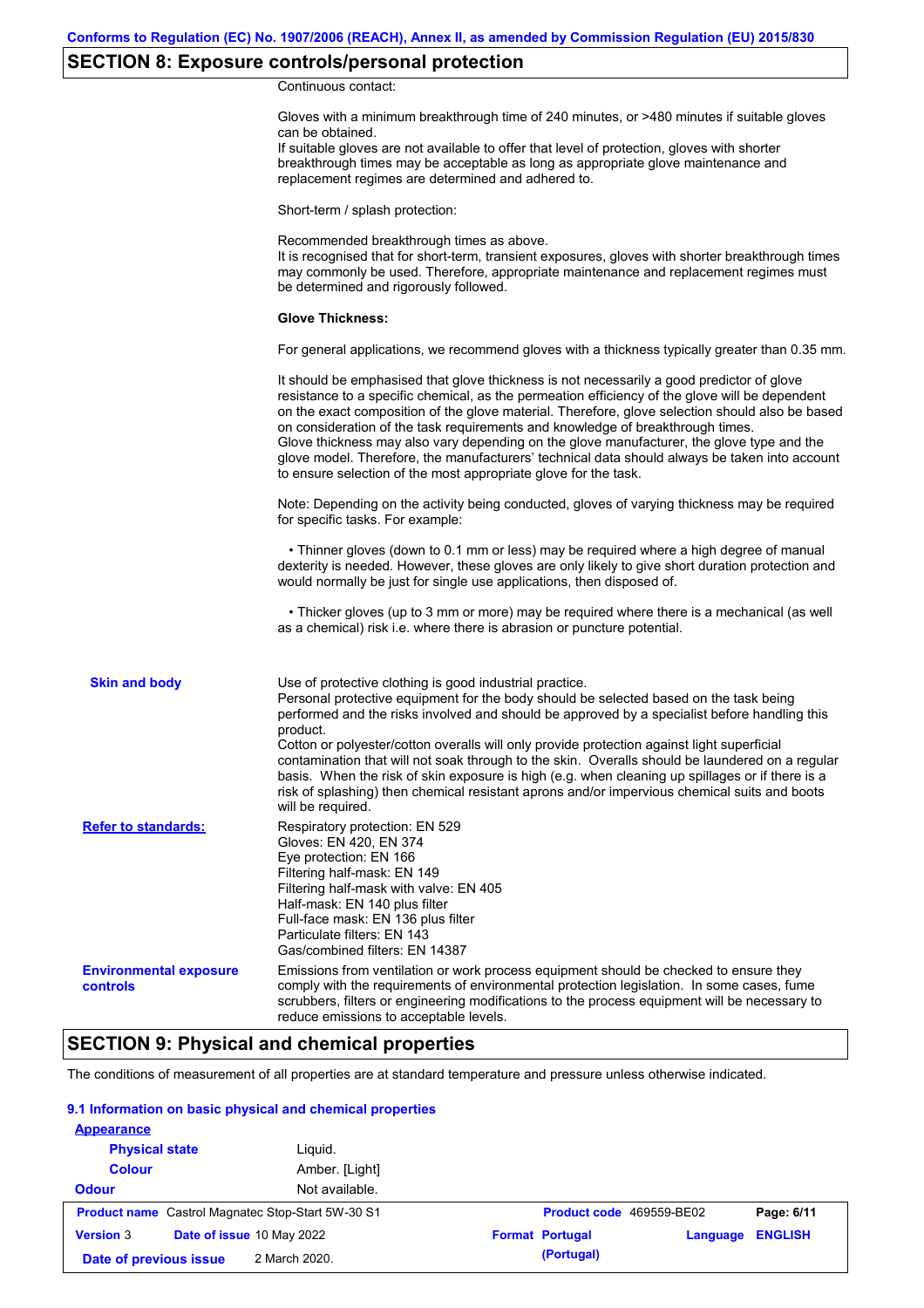# **SECTION 9: Physical and chemical properties**

| <b>Odour threshold</b>                                 | Not available.                               |
|--------------------------------------------------------|----------------------------------------------|
| pH                                                     | Mot applicable.                              |
| <b>Melting point/freezing point</b>                    | Not available.                               |
| Initial boiling point and boiling<br>range             | Not available.                               |
| <b>Pour point</b>                                      | -46 °C                                       |
| <b>Flash point</b>                                     | Closed cup: 209°C (408.2°F) [Pensky-Martens] |
| <b>Evaporation rate</b>                                | Not available.                               |
| <b>Flammability (solid, gas)</b>                       | Not available.                               |
| <b>Upper/lower flammability or</b><br>explosive limits | Not available.                               |

**Vapour pressure**

Not available.

|                                                                       |                                                                                                                 | Vapour Pressure at 20°C |                 |                    | Vapour pressure at 50°C |                |               |
|-----------------------------------------------------------------------|-----------------------------------------------------------------------------------------------------------------|-------------------------|-----------------|--------------------|-------------------------|----------------|---------------|
|                                                                       | <b>Ingredient name</b>                                                                                          | mm Hg kPa               |                 | <b>Method</b>      | mm<br>Hg                | kPa            | <b>Method</b> |
|                                                                       | Labricating oils<br>(petroleum), C20-50,<br>hydrotreated neutral oil-<br>based                                  | < 0.08                  | < 0.011         | <b>ASTM D 5191</b> |                         |                |               |
|                                                                       | Lubricating oils<br>(petroleum), C20-50,<br>hydrotreated neutral oil-<br>based                                  | < 0.08                  | < 0.011         | <b>ASTM D 5191</b> |                         |                |               |
|                                                                       | bis(nonylphenyl)amine                                                                                           | < 0.01                  | < 0.0013        | EU A.4             | 0                       | 0              | EU A.4        |
|                                                                       | Distillates (petroleum),<br>solvent-dewaxed<br>heavy paraffinic                                                 | < 0.08                  | < 0.011         | <b>ASTM D 5191</b> |                         |                |               |
|                                                                       | Distillates (petroleum),<br>hydrotreated heavy<br>paraffinic                                                    | < 0.08                  | < 0.011         | <b>ASTM D 5191</b> |                         |                |               |
| <b>Vapour density</b>                                                 | Not available.                                                                                                  |                         |                 |                    |                         |                |               |
| <b>Relative density</b>                                               | Not available.                                                                                                  |                         |                 |                    |                         |                |               |
| <b>Density</b>                                                        | $<$ 1000 kg/m <sup>3</sup> (<1 g/cm <sup>3</sup> ) at 15 <sup>°</sup> C                                         |                         |                 |                    |                         |                |               |
| <b>Solubility(ies)</b>                                                | insoluble in water.                                                                                             |                         |                 |                    |                         |                |               |
| <b>Partition coefficient: n-octanol/</b><br>water                     | Not applicable.                                                                                                 |                         |                 |                    |                         |                |               |
| <b>Auto-ignition temperature</b>                                      | <b>Ingredient name</b>                                                                                          |                         | $\rm ^{\circ}C$ | °F                 |                         | <b>Method</b>  |               |
|                                                                       | bis(nonylphenyl)amine                                                                                           |                         | 440             | 824                |                         | <b>EU A.15</b> |               |
| <b>Decomposition temperature</b>                                      | Not available.                                                                                                  |                         |                 |                    |                         |                |               |
| <b>Viscosity</b>                                                      | Kinematic: 59.9 mm <sup>2</sup> /s (59.9 cSt) at 40°C<br>Kinematic: 10.3 mm <sup>2</sup> /s (10.3 cSt) at 100°C |                         |                 |                    |                         |                |               |
| <b>Explosive properties</b>                                           | Not available.                                                                                                  |                         |                 |                    |                         |                |               |
| <b>Oxidising properties</b>                                           | Not available.                                                                                                  |                         |                 |                    |                         |                |               |
| <b>Particle characteristics</b>                                       |                                                                                                                 |                         |                 |                    |                         |                |               |
| <b>Median particle size</b>                                           | Mot applicable.                                                                                                 |                         |                 |                    |                         |                |               |
|                                                                       |                                                                                                                 |                         |                 |                    |                         |                |               |
| 9.2 Other information                                                 |                                                                                                                 |                         |                 |                    |                         |                |               |
| No additional information.                                            |                                                                                                                 |                         |                 |                    |                         |                |               |
|                                                                       |                                                                                                                 |                         |                 |                    |                         |                |               |
|                                                                       | No specific test data available for this product. Refer to Conditions to avoid and Incompatible                 |                         |                 |                    |                         |                |               |
| <b>SECTION 10: Stability and reactivity</b><br><b>10.1 Reactivity</b> | materials for additional information.                                                                           |                         |                 |                    |                         |                |               |

| 10.3 Possibility of | Under normal conditions of storage and use, hazardous reactions will not occur.      |
|---------------------|--------------------------------------------------------------------------------------|
| hazardous reactions | Under normal conditions of storage and use, hazardous polymerisation will not occur. |

| <b>10.4 Conditions to avoid</b> | Avoid all possible sources of ignition (spark or flame). |
|---------------------------------|----------------------------------------------------------|
|---------------------------------|----------------------------------------------------------|

| <b>Product name</b> Castrol Magnatec Stop-Start 5W-30 S1 |  |                                  | <b>Product code</b> 469559-BE02 | Page: 7/11             |                         |  |
|----------------------------------------------------------|--|----------------------------------|---------------------------------|------------------------|-------------------------|--|
| <b>Version 3</b>                                         |  | <b>Date of issue 10 May 2022</b> |                                 | <b>Format Portugal</b> | <b>Language ENGLISH</b> |  |
| Date of previous issue                                   |  | 2 March 2020.                    |                                 | (Portugal)             |                         |  |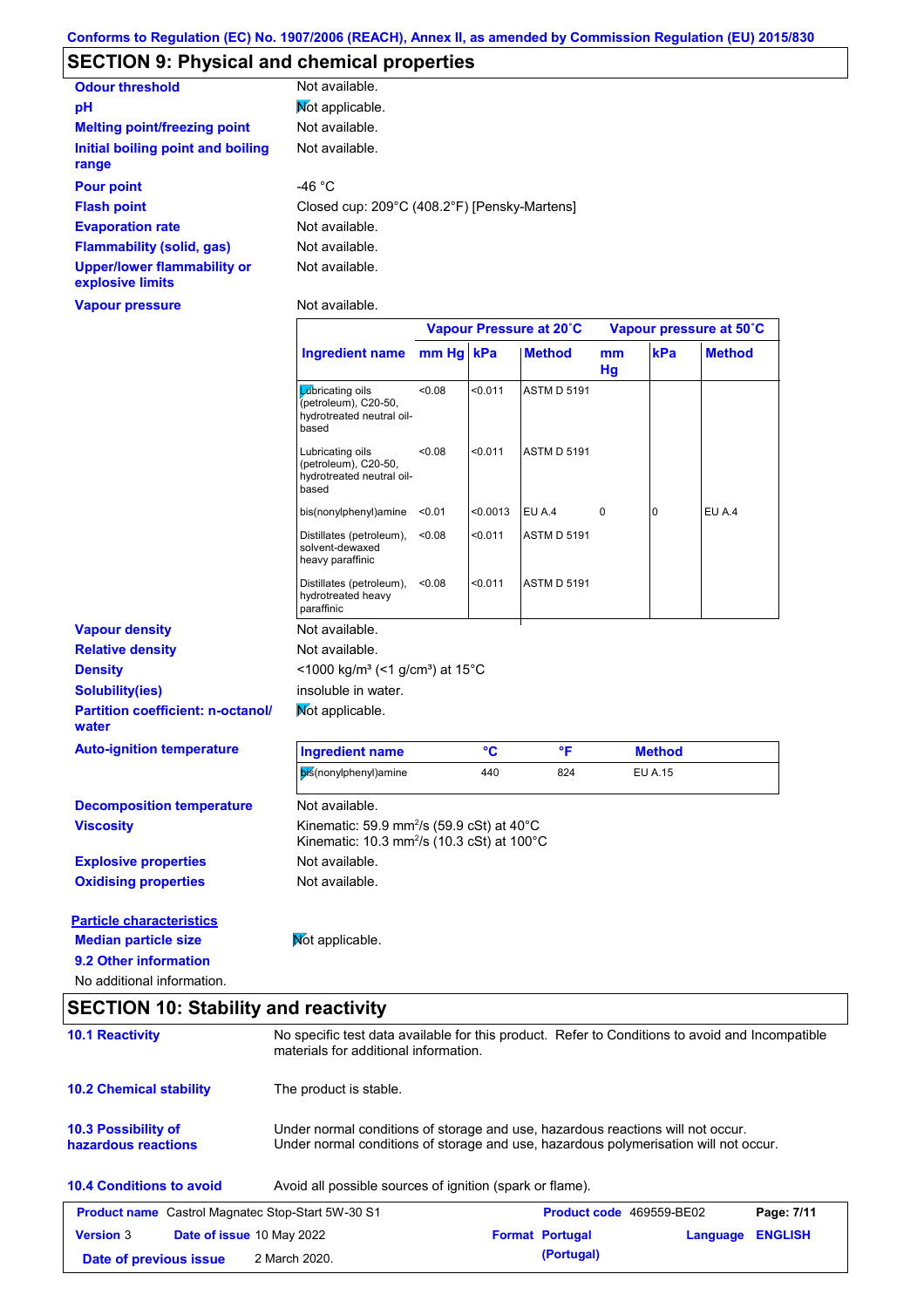### **Conforms to Regulation (EC) No. 1907/2006 (REACH), Annex II, as amended by Commission Regulation (EU) 2015/830**

# **SECTION 10: Stability and reactivity**

**10.6 Hazardous** 

**10.5 Incompatible materials** Reactive or incompatible with the following materials: oxidising materials.

**decomposition products** Under normal conditions of storage and use, hazardous decomposition products should not be produced.

# **SECTION 11: Toxicological information**

### **11.1 Information on toxicological effects**

## **Acute toxicity estimates**

| <b>Product/ingredient name</b>                                                             | Oral (mg/<br>kg)                                                                                                                                                                                               | <b>Dermal</b><br>(mq/kg) | <b>Inhalation</b><br>(gases)<br>(ppm) | <b>Inhalation</b><br>(vapours)<br>(mg/l) | <b>Inhalation</b><br>(dusts)<br>and mists)<br>(mg/l) |                                                                                                                                                                                               |
|--------------------------------------------------------------------------------------------|----------------------------------------------------------------------------------------------------------------------------------------------------------------------------------------------------------------|--------------------------|---------------------------------------|------------------------------------------|------------------------------------------------------|-----------------------------------------------------------------------------------------------------------------------------------------------------------------------------------------------|
| Long chain alkyl phenol                                                                    |                                                                                                                                                                                                                | 2500                     | N/A                                   | N/A                                      | N/A                                                  | N/A                                                                                                                                                                                           |
| <b>Information on likely</b><br>routes of exposure                                         | Routes of entry anticipated: Dermal, Inhalation.                                                                                                                                                               |                          |                                       |                                          |                                                      |                                                                                                                                                                                               |
| <b>Potential acute health effects</b>                                                      |                                                                                                                                                                                                                |                          |                                       |                                          |                                                      |                                                                                                                                                                                               |
| <b>Inhalation</b>                                                                          | <b>Exposure to decomposition products may cause a health hazard. Serious effects may be</b><br>delayed following exposure.                                                                                     |                          |                                       |                                          |                                                      |                                                                                                                                                                                               |
| <b>Ingestion</b>                                                                           | No known significant effects or critical hazards.                                                                                                                                                              |                          |                                       |                                          |                                                      |                                                                                                                                                                                               |
| <b>Skin contact</b>                                                                        | Defatting to the skin. May cause skin dryness and irritation.                                                                                                                                                  |                          |                                       |                                          |                                                      |                                                                                                                                                                                               |
| <b>Eye contact</b>                                                                         | No known significant effects or critical hazards.                                                                                                                                                              |                          |                                       |                                          |                                                      |                                                                                                                                                                                               |
| <b>Symptoms related to the physical, chemical and toxicological characteristics</b>        |                                                                                                                                                                                                                |                          |                                       |                                          |                                                      |                                                                                                                                                                                               |
| <b>Inhalation</b>                                                                          | No specific data.                                                                                                                                                                                              |                          |                                       |                                          |                                                      |                                                                                                                                                                                               |
| <b>Ingestion</b>                                                                           | No specific data.                                                                                                                                                                                              |                          |                                       |                                          |                                                      |                                                                                                                                                                                               |
| <b>Skin contact</b>                                                                        | Adverse symptoms may include the following:<br>irritation<br>dryness<br>cracking                                                                                                                               |                          |                                       |                                          |                                                      |                                                                                                                                                                                               |
| <b>Eye contact</b>                                                                         | No specific data.                                                                                                                                                                                              |                          |                                       |                                          |                                                      |                                                                                                                                                                                               |
| Delayed and immediate effects as well as chronic effects from short and long-term exposure |                                                                                                                                                                                                                |                          |                                       |                                          |                                                      |                                                                                                                                                                                               |
| <b>Inhalation</b>                                                                          | Overexposure to the inhalation of airborne droplets or aerosols may cause irritation of the<br>respiratory tract.                                                                                              |                          |                                       |                                          |                                                      |                                                                                                                                                                                               |
| <b>Ingestion</b>                                                                           | Ingestion of large quantities may cause nausea and diarrhoea.                                                                                                                                                  |                          |                                       |                                          |                                                      |                                                                                                                                                                                               |
| <b>Skin contact</b>                                                                        | Prolonged or repeated contact can defat the skin and lead to irritation and/or dermatitis.                                                                                                                     |                          |                                       |                                          |                                                      |                                                                                                                                                                                               |
| <b>Eye contact</b>                                                                         | Potential risk of transient stinging or redness if accidental eye contact occurs.                                                                                                                              |                          |                                       |                                          |                                                      |                                                                                                                                                                                               |
| <b>Potential chronic health effects</b>                                                    |                                                                                                                                                                                                                |                          |                                       |                                          |                                                      |                                                                                                                                                                                               |
| <b>General</b>                                                                             | <b>USED ENGINE OILS</b><br>engine oils during use. Used engine oil may contain hazardous components which have the<br>engine oil must therefore be avoided and a high standard of personal hygiene maintained. |                          |                                       |                                          |                                                      | Combustion products resulting from the operation of internal combustion engines contaminate<br>potential to cause skin cancer. Frequent or prolonged contact with all types and makes of used |
| <b>Carcinogenicity</b>                                                                     | No known significant effects or critical hazards.                                                                                                                                                              |                          |                                       |                                          |                                                      |                                                                                                                                                                                               |
| <b>Mutagenicity</b>                                                                        | No known significant effects or critical hazards.                                                                                                                                                              |                          |                                       |                                          |                                                      |                                                                                                                                                                                               |
| <b>Developmental effects</b>                                                               | No known significant effects or critical hazards.                                                                                                                                                              |                          |                                       |                                          |                                                      |                                                                                                                                                                                               |
| <b>Fertility effects</b>                                                                   | No known significant effects or critical hazards.                                                                                                                                                              |                          |                                       |                                          |                                                      |                                                                                                                                                                                               |

# **SECTION 12: Ecological information**

```
12.1 Toxicity
```
**Environmental hazards** Not classified as dangerous

### **12.2 Persistence and degradability**

Expected to be biodegradable.

### **12.3 Bioaccumulative potential**

This product is not expected to bioaccumulate through food chains in the environment.

### **12.4 Mobility in soil**

| <b>Product name</b> Castrol Magnatec Stop-Start 5W-30 S1 |  |                                  | <b>Product code</b> 469559-BE02 | Page: 8/11             |                         |  |
|----------------------------------------------------------|--|----------------------------------|---------------------------------|------------------------|-------------------------|--|
| <b>Version 3</b>                                         |  | <b>Date of issue 10 May 2022</b> |                                 | <b>Format Portugal</b> | <b>Language ENGLISH</b> |  |
| Date of previous issue                                   |  | 2 March 2020.                    |                                 | (Portugal)             |                         |  |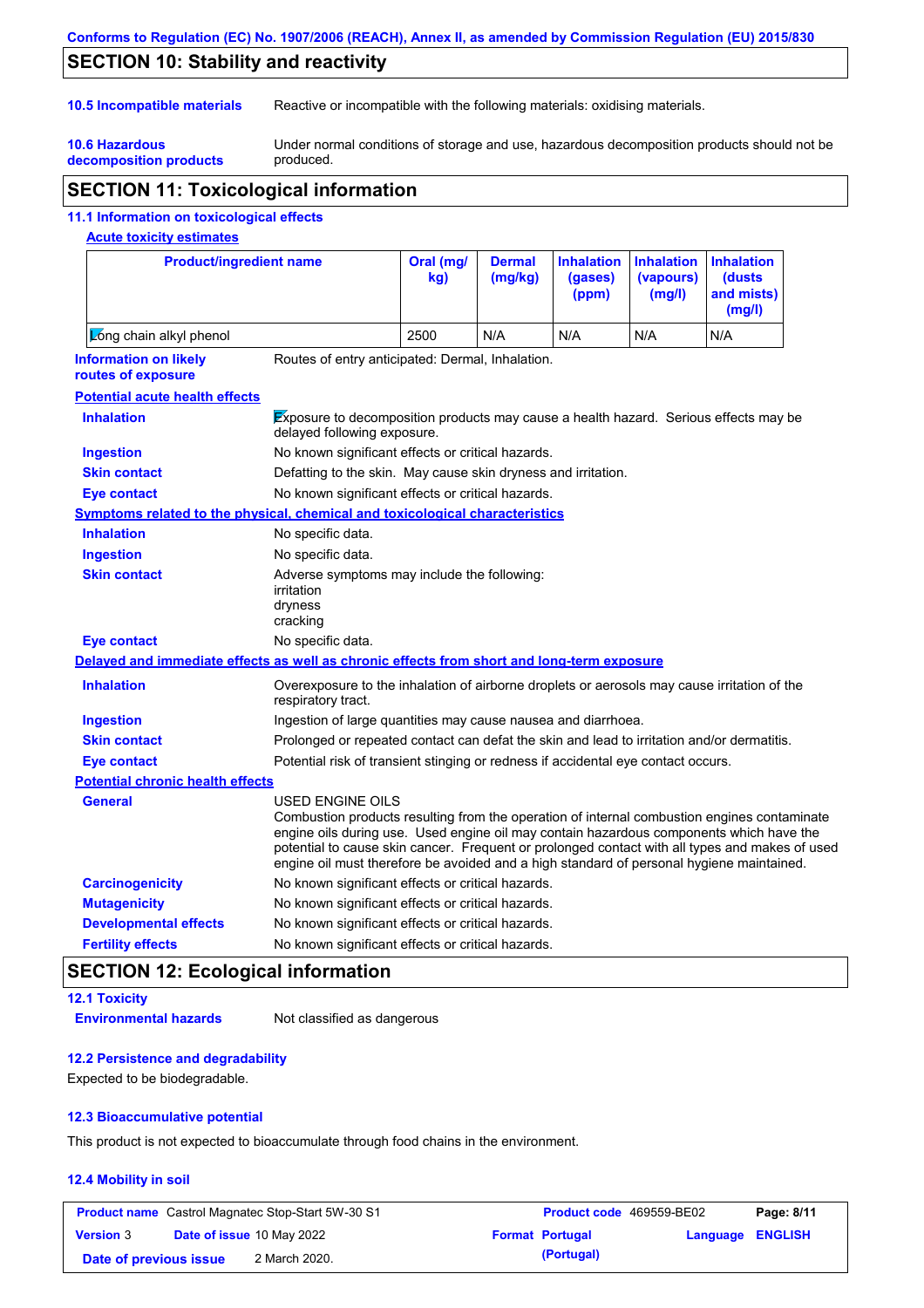| Conforms to Regulation (EC) No. 1907/2006 (REACH), Annex II, as amended by Commission Regulation (EU) 2015/830 |  |
|----------------------------------------------------------------------------------------------------------------|--|
|----------------------------------------------------------------------------------------------------------------|--|

# **SECTION 12: Ecological information**

| <b>Soil/water partition</b>           | Not available.                                                       |
|---------------------------------------|----------------------------------------------------------------------|
| <b>coefficient</b> (K <sub>oc</sub> ) |                                                                      |
| <b>Mobility</b>                       | Spillages may penetrate the soil causing ground water contamination. |

#### **12.5 Results of PBT and vPvB assessment**

Product does not meet the criteria for PBT or vPvB according to Regulation (EC) No. 1907/2006, Annex XIII.

| 12.6 Other adverse effects          |                                                                                                                           |
|-------------------------------------|---------------------------------------------------------------------------------------------------------------------------|
| <b>Other ecological information</b> | Spills may form a film on water surfaces causing physical damage to organisms. Oxygen<br>transfer could also be impaired. |

### **SECTION 13: Disposal considerations**

### **13.1 Waste treatment methods**

#### **Product**

| <b>Methods of disposal</b> |
|----------------------------|
|----------------------------|

Where possible, arrange for product to be recycled. Dispose of via an authorised person/ licensed waste disposal contractor in accordance with local regulations.

### **Hazardous waste** Yes.

**European waste catalogue (EWC)**

| <b>Waste code</b> | <b>Waste designation</b>                                        |
|-------------------|-----------------------------------------------------------------|
| 13 02 05*         | mineral-based non-chlorinated engine, gear and lubricating oils |

However, deviation from the intended use and/or the presence of any potential contaminants may require an alternative waste disposal code to be assigned by the end user.

#### **Packaging**

**Methods of disposal** Where possible, arrange for product to be recycled. Dispose of via an authorised person/ licensed waste disposal contractor in accordance with local regulations.

#### **Special precautions**

This material and its container must be disposed of in a safe way. Empty containers or liners

may retain some product residues. Avoid dispersal of spilt material and runoff and contact with

soil, waterways, drains and sewers. **References** Commission 2014/955/EU Directive 2008/98/EC

## **SECTION 14: Transport information**

|                                           | <b>ADR/RID</b> | <b>ADN</b>     | <b>IMDG</b>    | <b>IATA</b>    |
|-------------------------------------------|----------------|----------------|----------------|----------------|
| 14.1 UN number                            | Not regulated. | Not regulated. | Not regulated. | Not regulated. |
| 14.2 UN proper<br>shipping name           |                |                |                |                |
| <b>14.3 Transport</b><br>hazard class(es) |                |                |                |                |
| 14.4 Packing<br>group                     |                |                | $\blacksquare$ |                |
| 14.5<br><b>Environmental</b><br>hazards   | No.            | No.            | No.            | No.            |
| <b>Additional</b><br>information          |                |                | -              |                |

**14.6 Special precautions for user** Not available.

**14.7 Transport in bulk according to IMO instruments**

Not available.

|                        | <b>Product name</b> Castrol Magnatec Stop-Start 5W-30 S1 | <b>Product code</b> 469559-BE02 |                         | Page: 9/11 |
|------------------------|----------------------------------------------------------|---------------------------------|-------------------------|------------|
| <b>Version 3</b>       | <b>Date of issue 10 May 2022</b>                         | <b>Format Portugal</b>          | <b>Language ENGLISH</b> |            |
| Date of previous issue | 2 March 2020.                                            | (Portugal)                      |                         |            |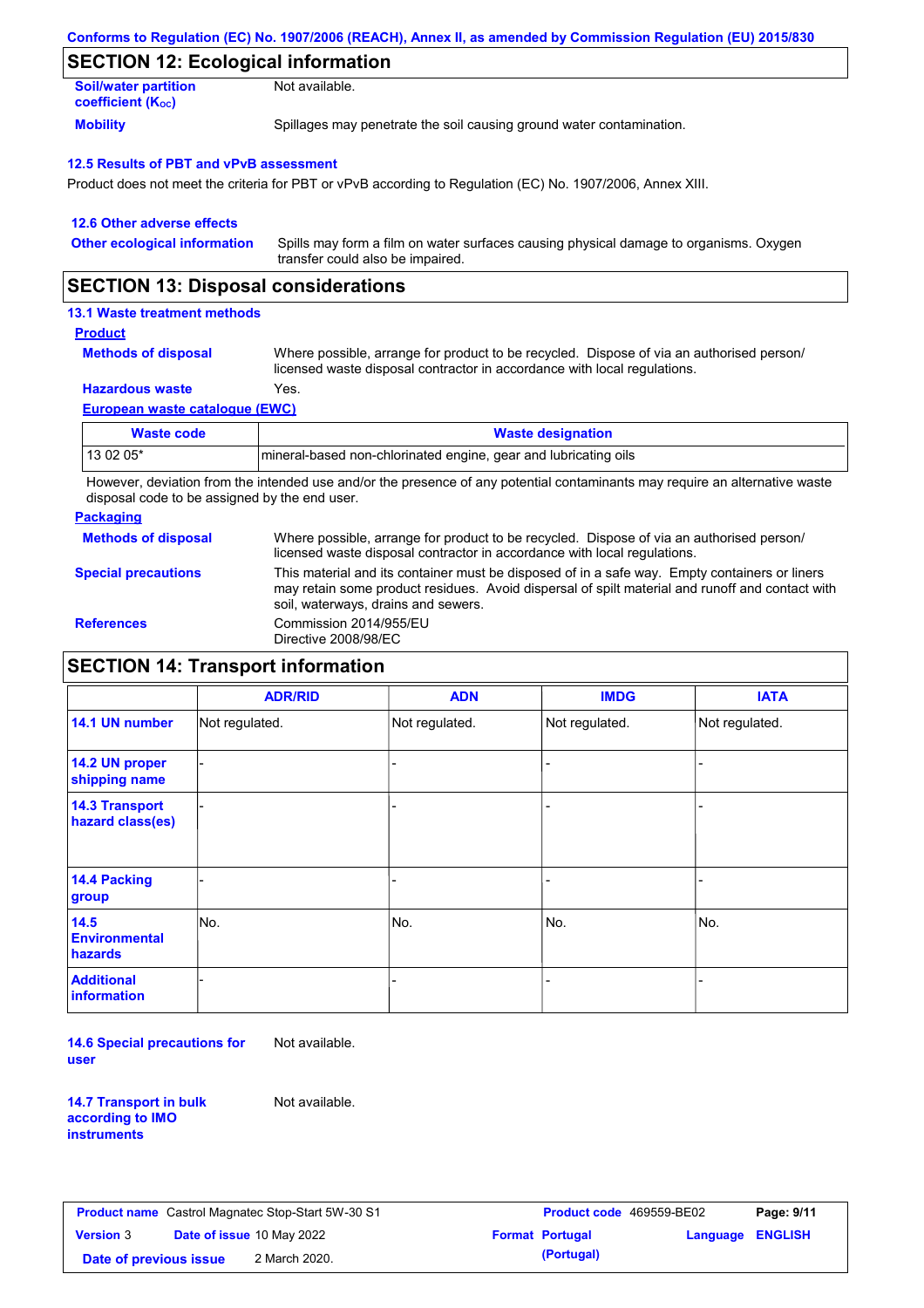# **SECTION 15: Regulatory information**

|                                                                                                                                                          | 15.1 Safety, health and environmental regulations/legislation specific for the substance or mixture                                                                                       |
|----------------------------------------------------------------------------------------------------------------------------------------------------------|-------------------------------------------------------------------------------------------------------------------------------------------------------------------------------------------|
| EU Regulation (EC) No. 1907/2006 (REACH)                                                                                                                 |                                                                                                                                                                                           |
| <b>Annex XIV - List of substances subject to authorisation</b>                                                                                           |                                                                                                                                                                                           |
| <b>Annex XIV</b>                                                                                                                                         |                                                                                                                                                                                           |
| None of the components are listed.                                                                                                                       |                                                                                                                                                                                           |
| <b>Substances of very high concern</b>                                                                                                                   |                                                                                                                                                                                           |
| None of the components are listed.                                                                                                                       |                                                                                                                                                                                           |
| EU Regulation (EC) No. 1907/2006 (REACH)                                                                                                                 |                                                                                                                                                                                           |
| <b>Annex XVII - Restrictions</b><br>on the manufacture,<br>placing on the market<br>and use of certain<br>dangerous substances,<br>mixtures and articles | Not applicable.                                                                                                                                                                           |
| <b>Other regulations</b>                                                                                                                                 |                                                                                                                                                                                           |
| <b>REACH Status</b>                                                                                                                                      | The company, as identified in Section 1, sells this product in the EU in compliance with the<br>current requirements of REACH.                                                            |
| <b>United States inventory</b><br>(TSCA 8b)                                                                                                              | All components are active or exempted.                                                                                                                                                    |
| <b>Australia inventory (AIIC)</b>                                                                                                                        | All components are listed or exempted.                                                                                                                                                    |
| <b>Canada inventory</b>                                                                                                                                  | All components are listed or exempted.                                                                                                                                                    |
| <b>China inventory (IECSC)</b>                                                                                                                           | All components are listed or exempted.                                                                                                                                                    |
| <b>Japan inventory (CSCL)</b>                                                                                                                            | All components are listed or exempted.                                                                                                                                                    |
| <b>Korea inventory (KECI)</b>                                                                                                                            | All components are listed or exempted.                                                                                                                                                    |
| <b>Philippines inventory</b><br>(PICCS)                                                                                                                  | At least one component is not listed.                                                                                                                                                     |
| <b>Taiwan Chemical</b><br><b>Substances Inventory</b><br>(TCSI)                                                                                          | All components are listed or exempted.                                                                                                                                                    |
| Ozone depleting substances (1005/2009/EU)                                                                                                                |                                                                                                                                                                                           |
| Not listed.                                                                                                                                              |                                                                                                                                                                                           |
| Prior Informed Consent (PIC) (649/2012/EU)<br>Not listed.                                                                                                |                                                                                                                                                                                           |
| <b>Persistent Organic Pollutants</b><br>Not listed.                                                                                                      |                                                                                                                                                                                           |
| <b>EU - Water framework directive - Priority substances</b>                                                                                              |                                                                                                                                                                                           |
| None of the components are listed.                                                                                                                       |                                                                                                                                                                                           |
| <b>Seveso Directive</b>                                                                                                                                  |                                                                                                                                                                                           |
| This product is not controlled under the Seveso Directive.                                                                                               |                                                                                                                                                                                           |
|                                                                                                                                                          |                                                                                                                                                                                           |
| <b>15.2 Chemical safety</b><br>assessment                                                                                                                | A Chemical Safety Assessment has been carried out for one or more of the substances within<br>this mixture. A Chemical Safety Assessment has not been carried out for the mixture itself. |

# **SECTION 16: Other information**

| <b>Abbreviations and acronyms</b> | ADN = European Provisions concerning the International Carriage of Dangerous Goods by<br>Inland Waterway |
|-----------------------------------|----------------------------------------------------------------------------------------------------------|
|                                   | ADR = The European Agreement concerning the International Carriage of Dangerous Goods by                 |
|                                   | Road<br>$ATE = Acute Toxicity Estimate$                                                                  |
|                                   | <b>BCF</b> = Bioconcentration Factor                                                                     |
|                                   | CAS = Chemical Abstracts Service                                                                         |
|                                   | CLP = Classification, Labelling and Packaging Regulation [Regulation (EC) No. 1272/2008]                 |
|                                   | CSA = Chemical Safety Assessment                                                                         |
|                                   | CSR = Chemical Safety Report                                                                             |
|                                   | DMEL = Derived Minimal Effect Level                                                                      |
|                                   | DNEL = Derived No Effect Level                                                                           |
|                                   | EINECS = European Inventory of Existing Commercial chemical Substances                                   |
|                                   | ES = Exposure Scenario                                                                                   |

|                        |                                  | <b>Product name</b> Castrol Magnatec Stop-Start 5W-30 S1 | <b>Product code</b> 469559-BE02 |                         | Page: 10/11 |
|------------------------|----------------------------------|----------------------------------------------------------|---------------------------------|-------------------------|-------------|
| <b>Version 3</b>       | <b>Date of issue 10 May 2022</b> |                                                          | <b>Format Portugal</b>          | <b>Language ENGLISH</b> |             |
| Date of previous issue |                                  | 2 March 2020.                                            | (Portugal)                      |                         |             |